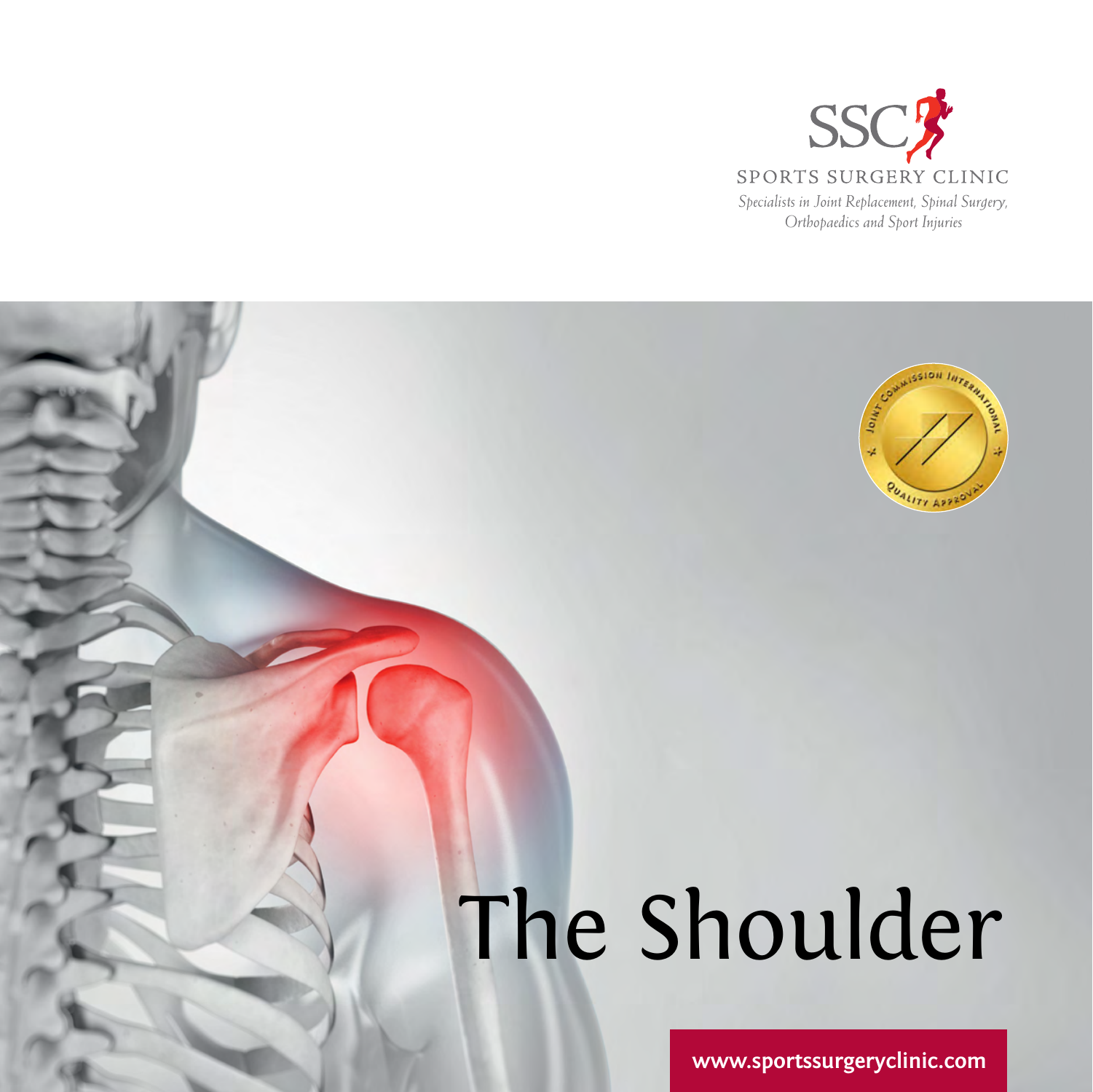

# **INTRODUCTION**

# THE SHOULDER

Your shoulder is the most flexible joint in your body. It allows you to place and rotate your arm in many positions in front, above, to the side, and behind your body. This flexibility also makes your shoulder susceptible to instability and injury.

Depending on the nature of the problem, nonsurgical methods of treatment often are recommended before surgery. However, in some instances, delaying the surgical repair of a shoulder can increase the likelihood that the problem will be more difficult to treat later. Early, correct diagnosis and treatment of shoulder problems can make a significant difference in the long run.

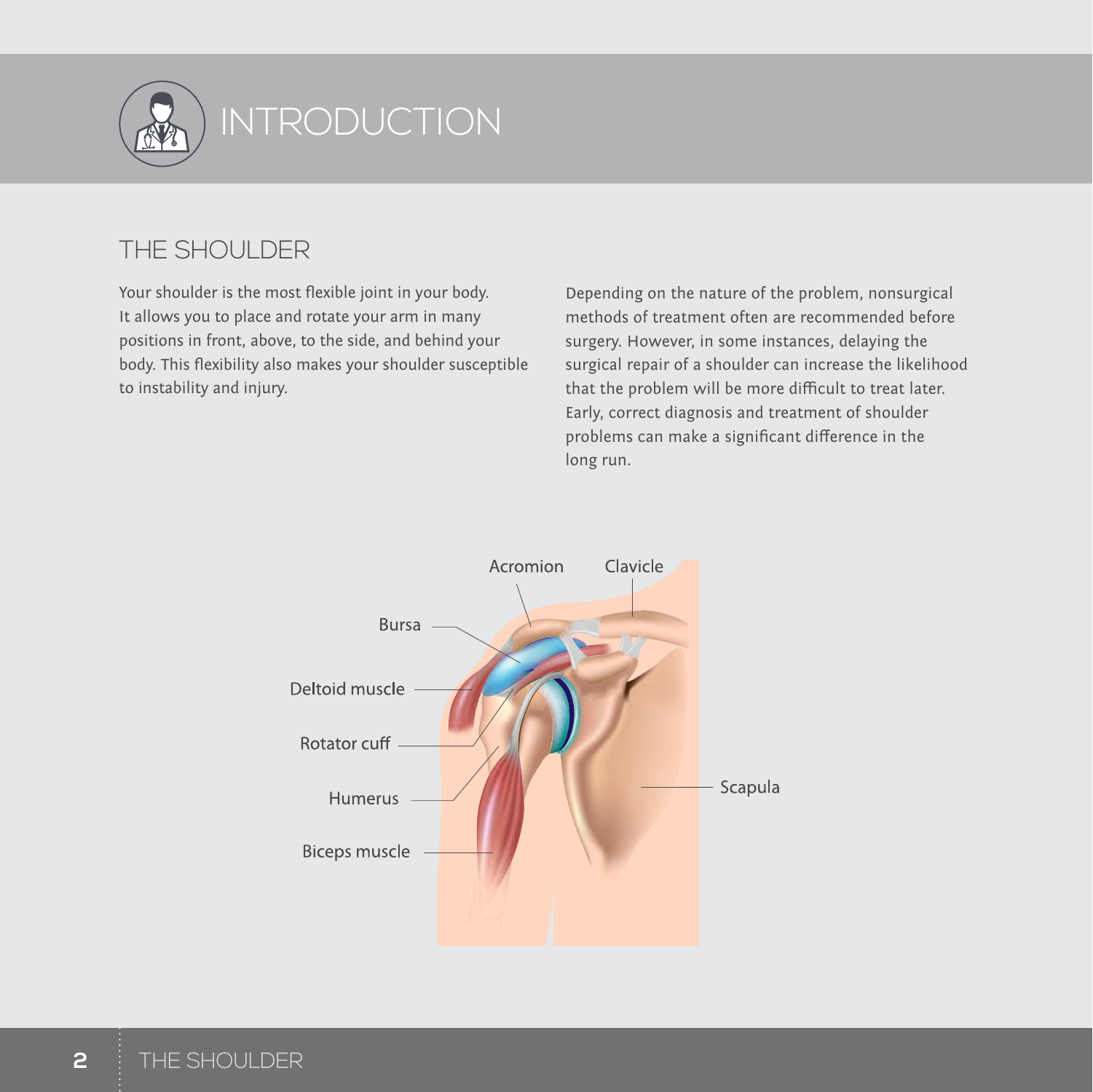

# INTRODUCTION EXERCISES INTRODUCTION

# HOW THE SHOULDER WORKS

The shoulder is a ball-and-socket joint. It is made up of three bones: the upper arm bone (humerus), shoulder blade (scapula) and collarbone (clavicle). The ball at the top end of the arm bone fits into the small socket (glenoid) of the shoulder blade to form the shoulder joint (glenohumeral joint).

The socket of the glenoid is surrounded by a soft-tissue rim (labrum). A smooth, durable surface (articular cartilage) on the head of the arm bone, and a thin inner lining (synovium) of the joint allows the smooth motion of the shoulder joint.

The upper part of the shoulder blade (acromion) projects over the shoulder joint. One end of the collarbone is joined with the shoulder blade by the acromioclavicular (AC) joint. The other end of the collarbone is joined with the breastbone (sternum) by the sternoclavicular joint

The joint capsule is a thin sheet of fibers that surrounds the shoulder joint. The capsule allows a wide range of motion, yet provides stability. The rotator cuff is a group of muscles and tendons that attach your upper arm to your shoulder blade. The rotator cuff covers the shoulder joint and joint capsule.

The muscles attached to the rotator cuff enable you to lift your arm, reach overhead, and take part in activities such as throwing or swimming.

A sac-like membrane (bursa) between the rotator cuff and the shoulder blade cushions and helps lubricate the motion between these two structures.

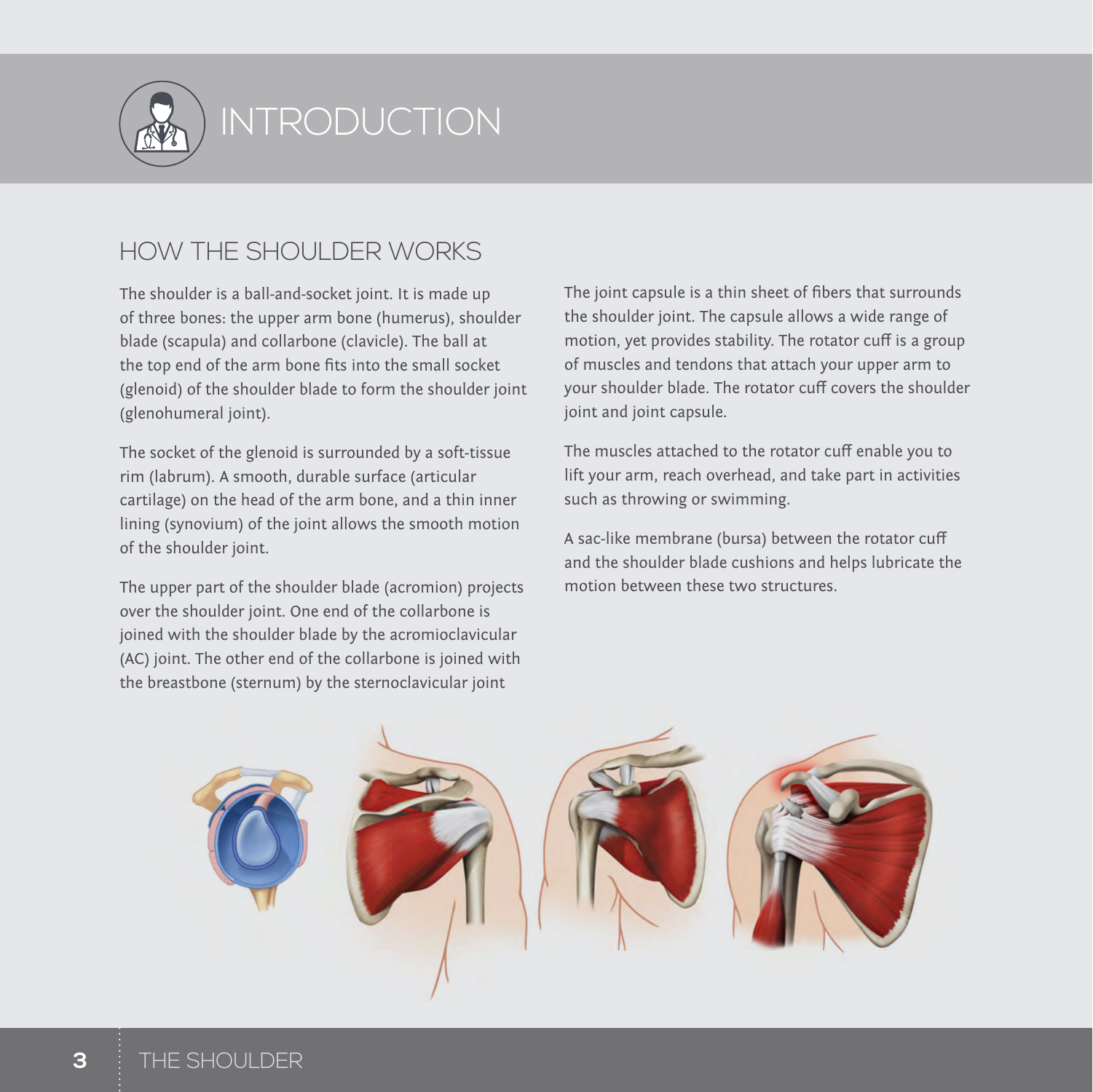

L PROBLEMS AND TREATMENTS

## BURSITIS OR TENDINITIS

Bursitis or tendinitis can occur with overuse from repetitive activities, such as swimming, painting, or weight lifting. These activities cause rubbing or squeezing (impingement) of the rotator cuff under the acromion and in the acromioclavicular joint. Initially, these problems are treated by modifying the activity which causes the symptoms of pain and with a rehabilitation program for the shoulder.

## IMPINGEMENT AND PARTIAL ROTATOR CUFF TEARS

Partial thickness rotator cuff tears can be associated with chronic inflammation and the development of spurs on the underside of the acromion or the acromioclavicular joint.

The conservative nonsurgical treatment is modification of activity, light exercise, and, occasionally, a cortisone injection. Nonsurgical treatment is successful in a majority of cases. If it is not successful, surgery often is needed to remove the spurs on the underside of the acromion and to repair the rotator cuff.

# FULL-THICKNESS ROTATOR CUFF TEARS

Full-thickness rotator cuff tears are most often the result of impingement, partial thickness rotator cuff tears, heavy lifting, or falls. Nonsurgical treatment with modification of activity can be successful in some cases.

If pain continues, surgery may be needed to repair full - thickness rotator cuff tears. Arthroscopic techniques allow shaving of spurs, evaluation of the rotator cuff, and repair of some tears. Repair of a rotator cuff tear requires extensive rehabilitation to restore the function of the shoulder.

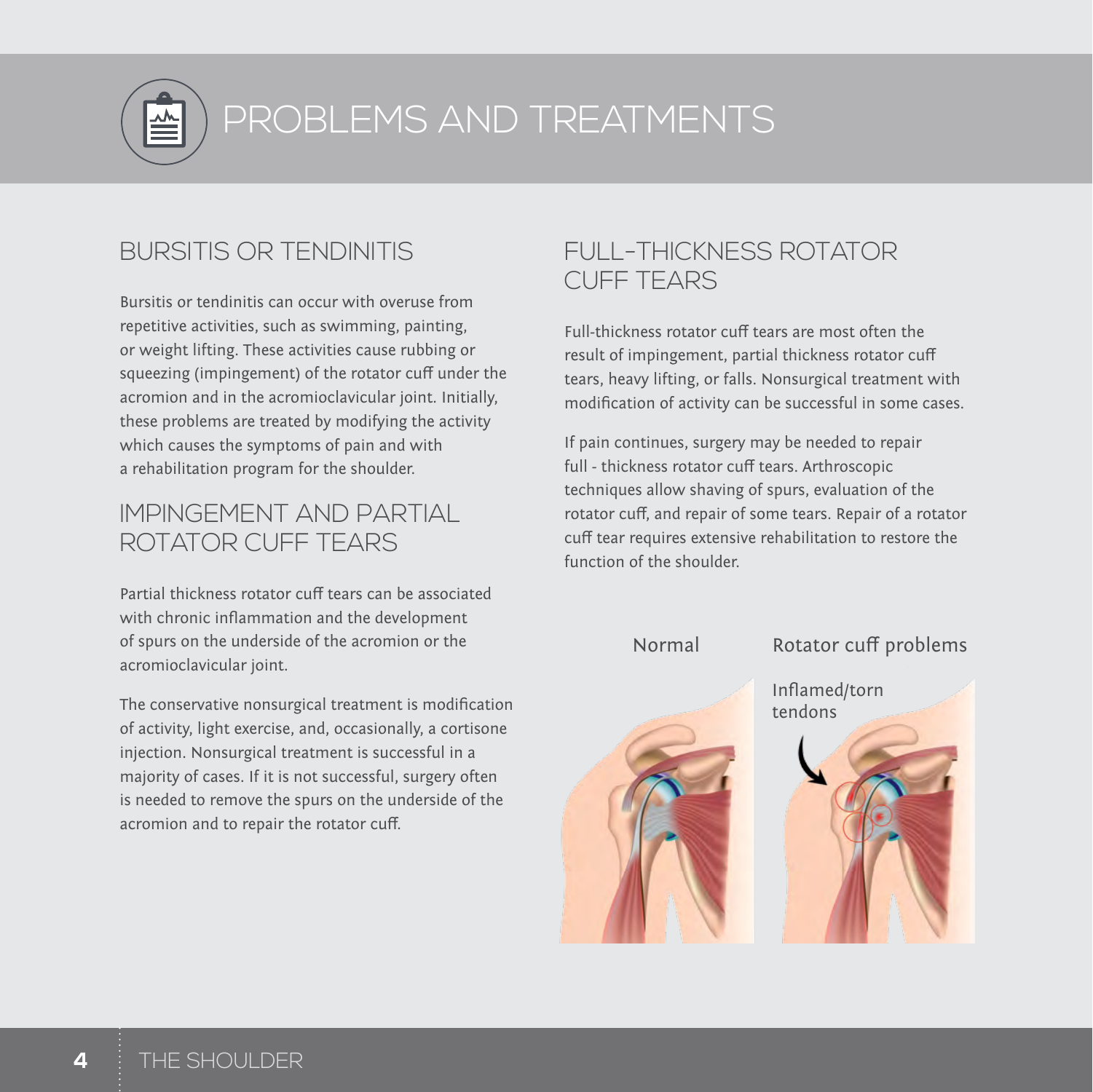

# L PROBLEMS AND TREATMENTS

# INSTARII ITY



#### Shoulder Dislocation

Instability occurs when the head of the upper arm bone (humerus) is forced out of the shoulder socket. This can happen particularly in rugby/football/GAA football and hurling. Gradual stretching of the capsular ligaments can occur in people involved in overhead throwing activities.

The two basic forms of shoulder instability are subluxations and dislocations. A subluxation is a partial or incomplete dislocation. If the shoulder is partially out of the shoulder socket, it eventually may dislocate. Even a minor injury may push the arm bone out of its socket. A dislocation is when the head of the arm bone slips out of the shoulder socket. Some patients have chronic instability. Shoulder dislocations may occur repeatedly.

Repeated dislocation can cause increased wear in the shoulder joint and repair i.e. reconstruction is usually recommended. This can be done openly or arthroscopically (keyhole) and depends on the patients requirements i.e. the game they play, the age they are and other considerations.

Usual healing time following surgical reconstruction would be in the order of about four months.

# FRACTURED CLAVICLE AND ACROMIOCLAVICULAR JOINT **SFPARATION**

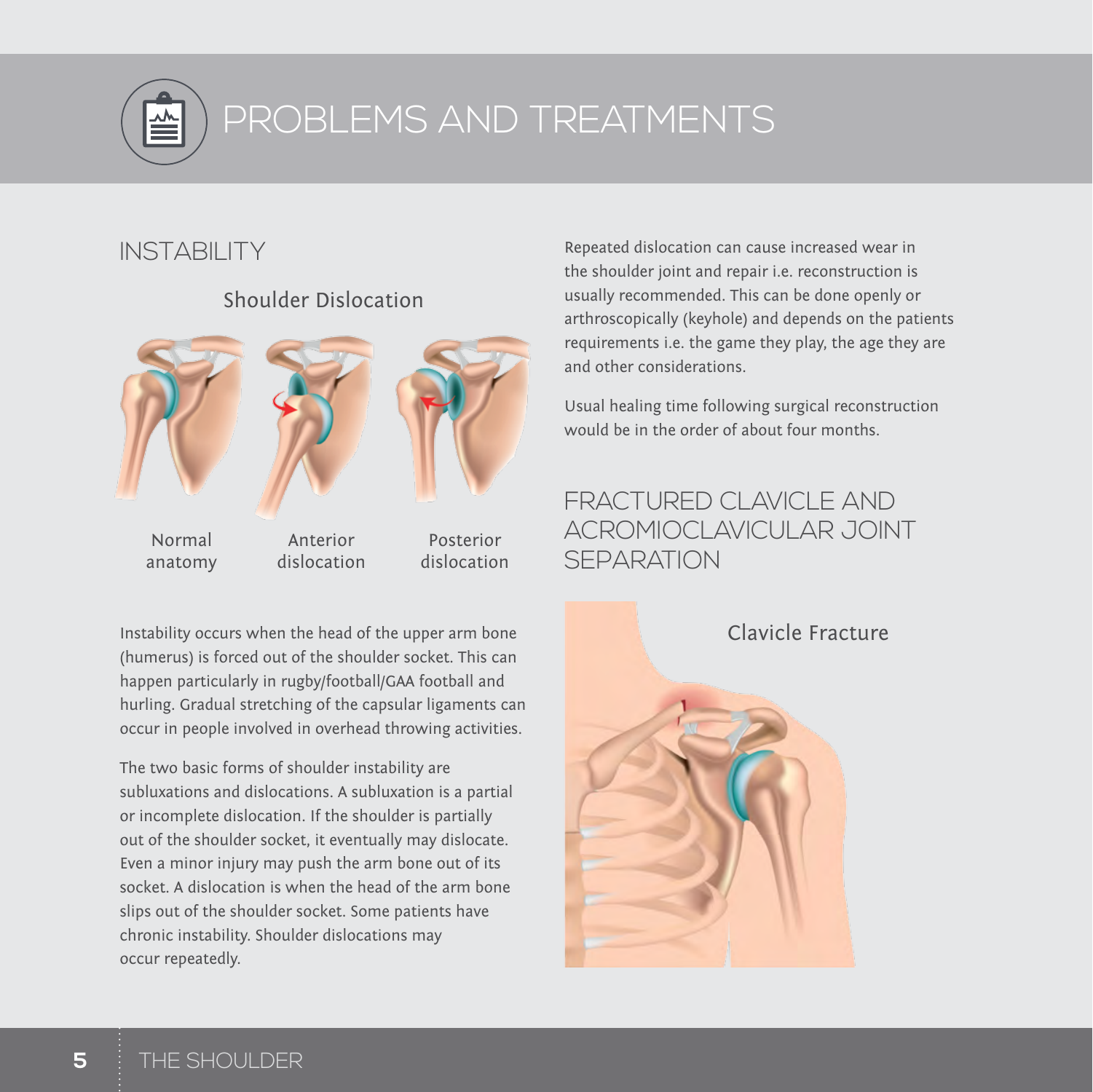

# PROBLEMS AND TREATMENTS

A fractured clavicle and acromioclavicular separation are common injuries of children and others who fall on the side of their shoulder when playing. Most of these injuries are treated nonsurgically with slings or splints. Severe displaced fractures or acromioclavicular joint separation may require surgical repair.

## FRACTURED HEAD OF THE HUMERUS (ARM BONE), OR PROXIMAL HUMERUS FRACTURE

A fractured head of the humerus is a common result of falls on an outstretched arm, particularly by older people with osteoporosis. If fragmented or displaced, it may require open surgical repair and possibly replacement with an artificial joint (prosthesis).

# OSTEOARTHRITIS AND RHEUMATOID ARTHRITIS

Osteoarthritis and rheumatoid arthritis can destroy the shoulder joint and surrounding tissue. They can also cause degeneration and tearing of the capsule or the rotator cuff. Osteoarthritis occurs when the articular surface of the joint wears thin.

Rheumatoid arthritis is associated with chronic inflammation of the synovium lining which can produce chemicals that eventually destroy the inner lining of the joint, including the articular surface.

Shoulder replacement is recommended for patients with painful shoulders, limited motion and failure to respond to conservative treatment. The treatment options are either replacement of the ball of the joint and/or replacement of both, the ball and the socket. This is something that needs discussing and is tailored to each individual patient.

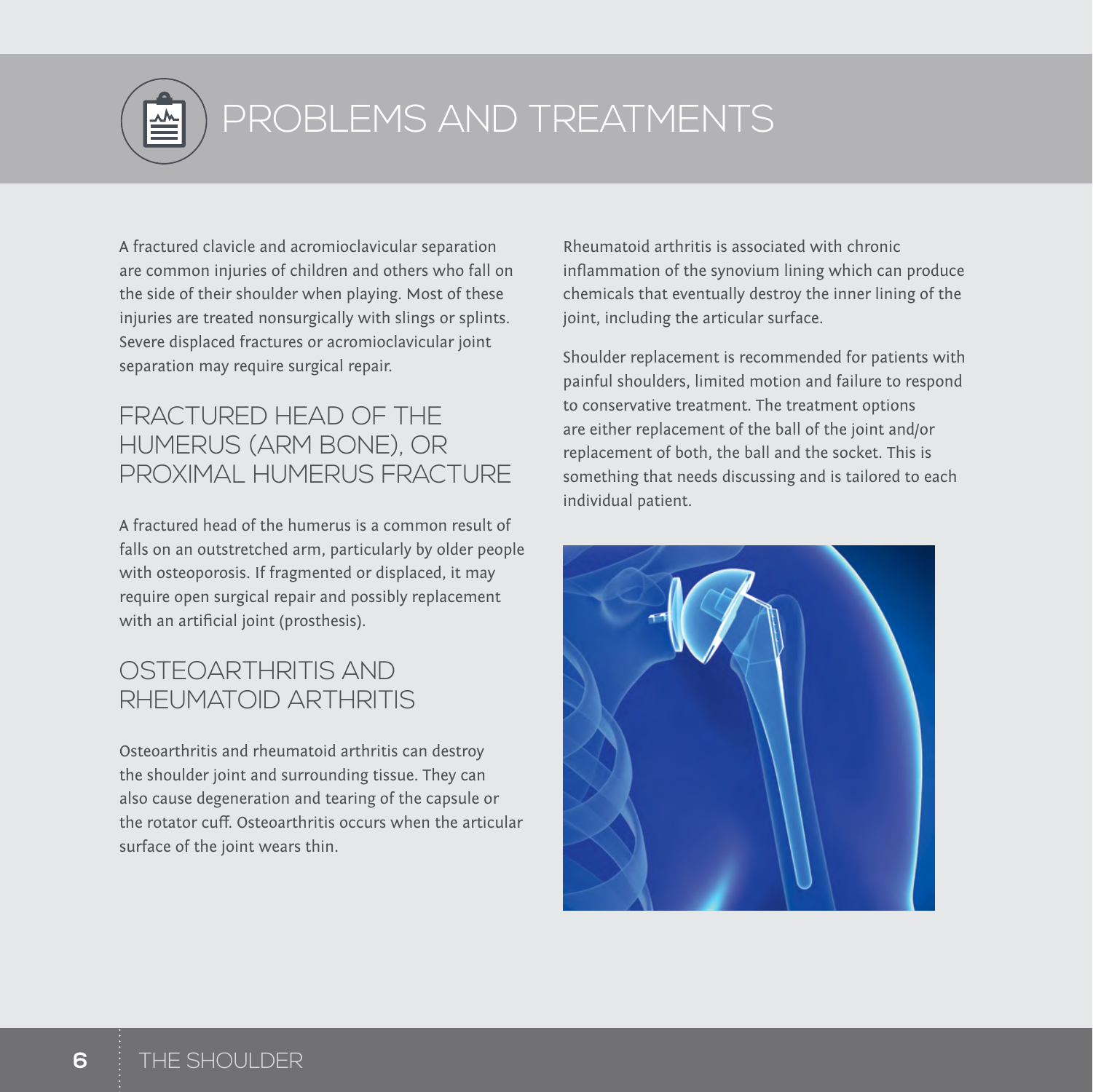

I SURGICAL PROCEDURES

# ORTHOPAEDIC EVALUATION

The orthopaedic evaluation of your shoulder consists of three components:

- A medical history to gather information about current complaints; duration of symptoms, pain and limitations; injuries; and past treatment with medications or surgery.
- A physical examination to assess swelling, tenderness, range of motion, strength or weakness, instability, and/or deformity of the shoulder.
- Diagnostic tests, such as X-rays taken with the shoulder in various positions. Magnetic resonance imaging (MRI) may be helpful in assessing soft tissues in the shoulder. Computed tomography (CT) scan may be used to evaluate the bony parts of the shoulder.

The results of your evaluation will be discussed with you, and the best treatments will be explained. It may be agreed that surgery is the best treatment option in some cases.

# TYPES OF SURGICAL PROCEDURES

# ARTHROSCOPY

Arthroscopy allows the surgeon to insert a pencil-thin device with a small lens and lighting system into tiny incisions to look inside the joint. The images inside the joint are relayed to a TV monitor, allowing the doctor to make a diagnosis. Other surgical instruments can be inserted to make repairs, based on what is with the arthroscope. Arthroscopy often can be done on an outpatient basis. According to the American Orthopaedic Society for Sports Medicine, more than 1.4 million shoulder arthroscopies are performed worldwide each year.

# OPEN SURGERY

Open surgery may be necessary and, in some cases, may be associated with better results than arthroscopy. Open surgery often can be done through small incisions of just a few inches.

Recovery and rehabilitation is related to the type of surgery performed inside the shoulder, rather than whether there was an arthroscopic or open surgical procedure.